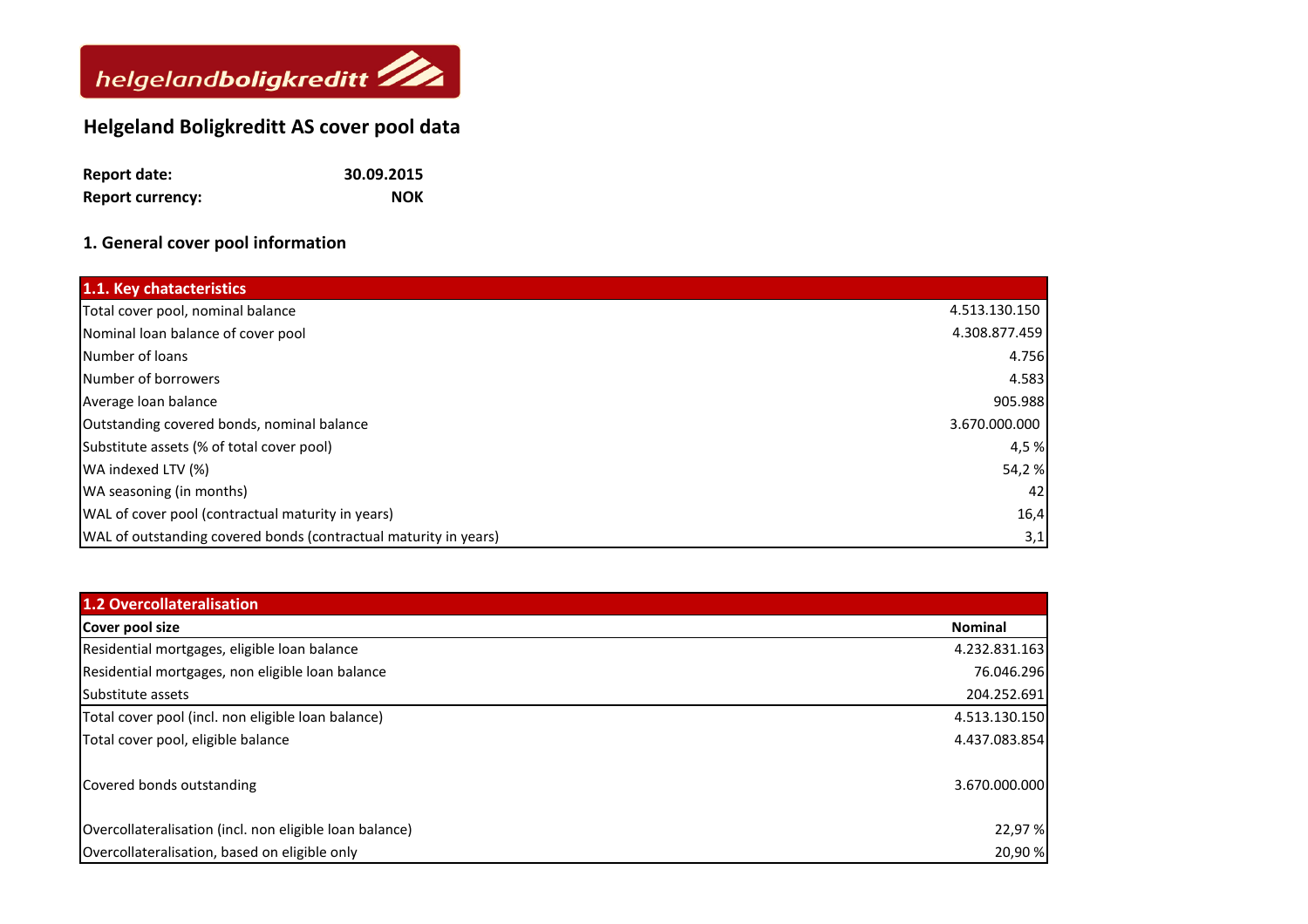| 1.3 Maturity structure cover pool |               |        |
|-----------------------------------|---------------|--------|
| Contractual maturity (years)      | Loan balance  | %      |
| $0-1$                             | 3.888.128     | 0,1%   |
| $1 - 2$                           | 17.864.605    | 0,4%   |
| $2 - 3$                           | 23.899.350    | 0,6%   |
| $3 - 5$                           | 101.092.218   | 2,3%   |
| $5 - 10$                          | 347.277.586   | 8,1%   |
| Over 10                           | 3.814.855.572 | 88,5%  |
| Total                             | 4.308.877.459 | 100,0% |

| 1.4 Maturity structure covered bonds |               |        |
|--------------------------------------|---------------|--------|
| <b>Extended maturity (years)</b>     | Loan balance  | %      |
| $0 - 1$                              |               | 0,0%   |
| $1 - 2$                              | 755.000.000   | 20,6 % |
| $2 - 3$                              | 630.000.000   | 17,2 % |
| $3 - 5$                              | 785.000.000   | 21,4%  |
| $5 - 10$                             | 1.500.000.000 | 40,9%  |
| Over 10                              |               | 0,0%   |
| Total                                | 3.670.000.000 | 100,0% |

| <b>Expected maturity (years)</b> | Loan balance  | %      |
|----------------------------------|---------------|--------|
| $0 - 1$                          | 755.000.000   | 20,6%  |
| $1-2$                            | 630.000.000   | 17,2 % |
| $2 - 3$                          | 285.000.000   | 7,8%   |
| $3 - 5$                          | 1.000.000.000 | 27,2 % |
| $5 - 10$                         | 1.000.000.000 | 27,2%  |
| Over 10                          |               | 0,0%   |
| Total                            | 3.670.000.000 | 100,0% |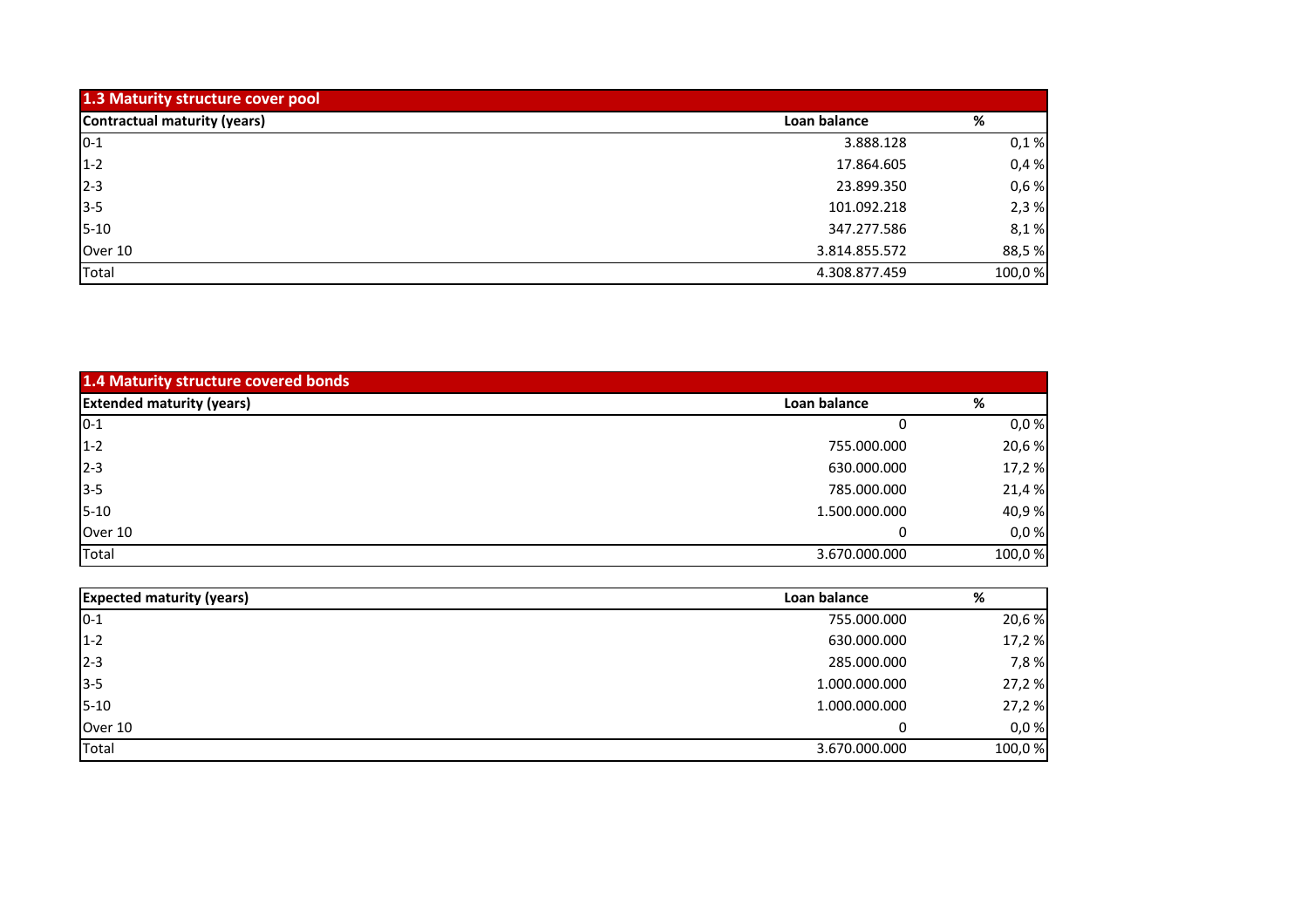## **2. Composition of the residential mortgage cover pool**

| 2.1 Property types                   |               |        |
|--------------------------------------|---------------|--------|
|                                      | Loan balance  | %      |
| House                                | 3.437.135.397 | 79,8%  |
| Flat in block with less than 4 units | 460.758.792   | 10,7%  |
| Flat in block with 4 or more units   | 363.813.225   | 8,4%   |
| Partial commercial use               | 47.170.045    | 1,1%   |
| Other/No data                        |               | 0,0%   |
| Total                                | 4.308.877.459 | 100,0% |

| 2.2 Largest borrowers             |       |
|-----------------------------------|-------|
| <b>Private individuals</b>        |       |
| 10 largest (% of total mortgages) | 1,5 % |

| 2.3 Occupancy type       |               |        |
|--------------------------|---------------|--------|
|                          | Loan balance  | %      |
| Owner occupied           | 3.744.498.224 | 86,9%  |
| Buy-to-let               | 74.603.758    | 1,7%   |
| Vacation/Second home     |               | 0,0%   |
| Partially owner-occupied | 489.775.477   | 11,4 % |
| Other/No data            |               | 0,0%   |
| Total                    | 4.308.877.459 | 100,0% |

| 2.4 Repayment type      |               |        |
|-------------------------|---------------|--------|
|                         | Loan balance  | %      |
| Monthly                 | 2.967.110.712 | 68,9%  |
| Quarterly/Semi-annually | 4.738.864     | 0,1%   |
| Annually                | 886.671       | 0,0%   |
| Bullet*                 | 314.358.926   | 7,3 %  |
| Other**                 | 1.021.782.286 | 23,7%  |
| Total                   | 4.308.877.459 | 100,0% |

*\* Loans with a grace period. No bullet payments. (The loans are amortized over the remaining life of the loans after the grace period)*

*\*\* Refers to flexible loans*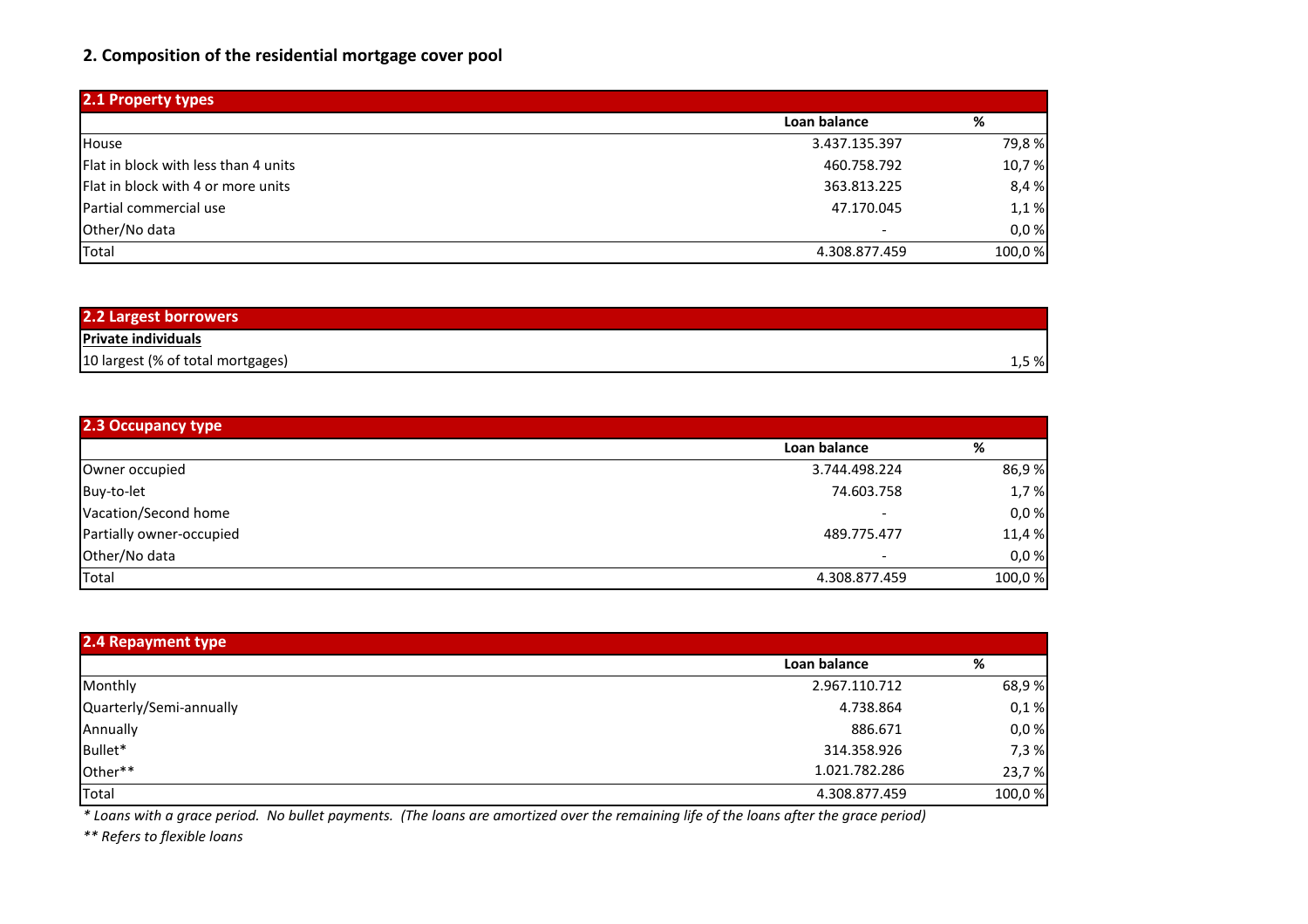| 2.5 Flexible loans                   |               |
|--------------------------------------|---------------|
| Drawn balance                        | 1.021.782.286 |
| <b>Total limit on flexible loans</b> | 1.415.221.782 |
| Percentage drawn of limit            | 72,2 %        |

| 2.6 LTV buckets    |               |        |
|--------------------|---------------|--------|
| <b>Indexed LTV</b> | Loan balance  | %      |
| ≥0≤40              | 905.237.378   | 21,0%  |
| 40≤50              | 583.739.446   | 13,5%  |
| 50≤60              | 687.491.948   | 16,0%  |
| 60≤70              | 775.117.561   | 18,0%  |
| 70≤80              | 624.071.451   | 14,5%  |
| 80≤85              | 201.675.333   | 4,7%   |
| 85≤90              | 143.573.976   | 3,3%   |
| 90≤95              | 149.253.905   | 3,5%   |
| 95≤100             | 92.780.775    | 2,2%   |
| 100≤105            | 88.545.666    | 2,1%   |
| >105               | 57.390.020    | 1,3%   |
| Total              | 4.308.877.459 | 100,0% |

| 2.7 Seasoning*     |               |        |  |  |  |
|--------------------|---------------|--------|--|--|--|
|                    | Loan balance  | %      |  |  |  |
| $0 - 12$           | 982.180.488   | 22,8%  |  |  |  |
| $12 - 24$          | 594.750.708   | 13,8%  |  |  |  |
| 24-36              | 560.986.892   | 13,0%  |  |  |  |
| 36-60              | 1.079.359.816 | 25,0%  |  |  |  |
| Over <sub>60</sub> | 1.091.599.555 | 25,3%  |  |  |  |
| Total              | 4.308.877.459 | 100,0% |  |  |  |

*\* Seasoning indicates the number of months since the loan was established*

| 2.8 Interest rate type                       |               |         |  |  |  |
|----------------------------------------------|---------------|---------|--|--|--|
|                                              | Loan balance  | %       |  |  |  |
| Floating rate                                | 4.308.877.459 | 100,0%  |  |  |  |
| Fixed rate with reset < 2 years              | 0             | 0,0%    |  |  |  |
| Fixed rate with reset $\geq 2$ but < 5 years |               | 0,0%    |  |  |  |
| Fixed rate with reset $\geq$ 5 years         |               | 0,0%    |  |  |  |
| Total                                        | 4.308.877.459 | 100,0 % |  |  |  |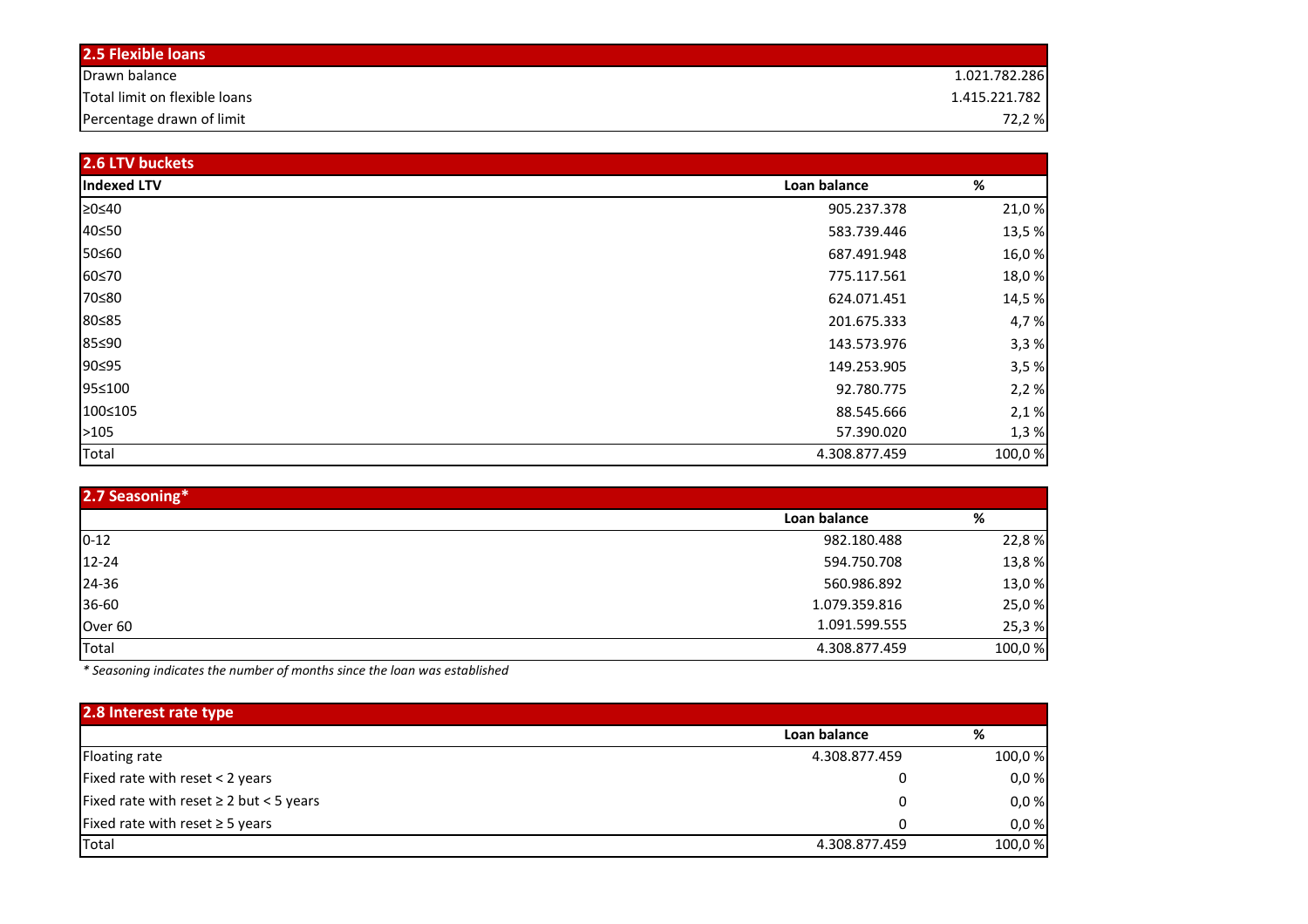| 2.9 Loan performance                           |               |         |  |  |  |  |
|------------------------------------------------|---------------|---------|--|--|--|--|
|                                                | Loan balance  | %       |  |  |  |  |
| Performing loans                               | 4.305.966.142 | 99,9 %  |  |  |  |  |
| Delinquent loans (arrears 31 to 90 days)       | 2.911.317     | 0,1%    |  |  |  |  |
| Gross non performing loans (arrears 91 days +) |               | 0,0%    |  |  |  |  |
| <b>Total</b>                                   | 4.308.877.459 | 100,0 % |  |  |  |  |

| 2.10 Geografical distribution |               |        |                         |
|-------------------------------|---------------|--------|-------------------------|
|                               | Loan balance  | %      | Average loan<br>balance |
| Akershus                      | 136.675.384   | 3,2%   | 0                       |
| Aust-Agder                    | 3.386.848     | 0,1%   | 0                       |
| <b>Buskerud</b>               | 37.589.796    | 0,9%   | 0                       |
| Finnmark                      | 15.778.136    | 0,4%   | 0                       |
| Hedmark                       | 4.725.945     | 0,1%   | 0                       |
| Hordaland                     | 17.418.881    | 0,4%   | 0                       |
| Møre og Romsdal               | 4.151.949     | 0,1%   | 0                       |
| Nordland                      | 3.586.107.928 | 83,2%  | 0                       |
| Nord-Trøndelag                | 20.516.369    | 0,5%   | 0                       |
| Oppland                       | 10.497.973    | 0,2%   | 0                       |
| Oslo                          | 227.111.669   | 5,3%   | 0                       |
| Østfold                       | 25.271.835    | 0,6%   | 0                       |
| Rogaland                      | 17.715.520    | 0,4%   | 0                       |
| Sogn og Fjordane              |               | 0,0%   | 0                       |
| Sør-Trøndelag                 | 138.451.491   | 3,2%   | 0                       |
| <b>Telemark</b>               | 1.814.164     | 0,0%   | 0                       |
| <b>Troms</b>                  | 34.439.830    | 0,8%   | 0                       |
| Vest-Agder                    | 3.225.391     | 0,1%   | 0                       |
| Vestfold                      | 23.998.350    | 0,6%   | 0                       |
| Total                         | 4.308.877.459 | 100,0% | 905.988                 |